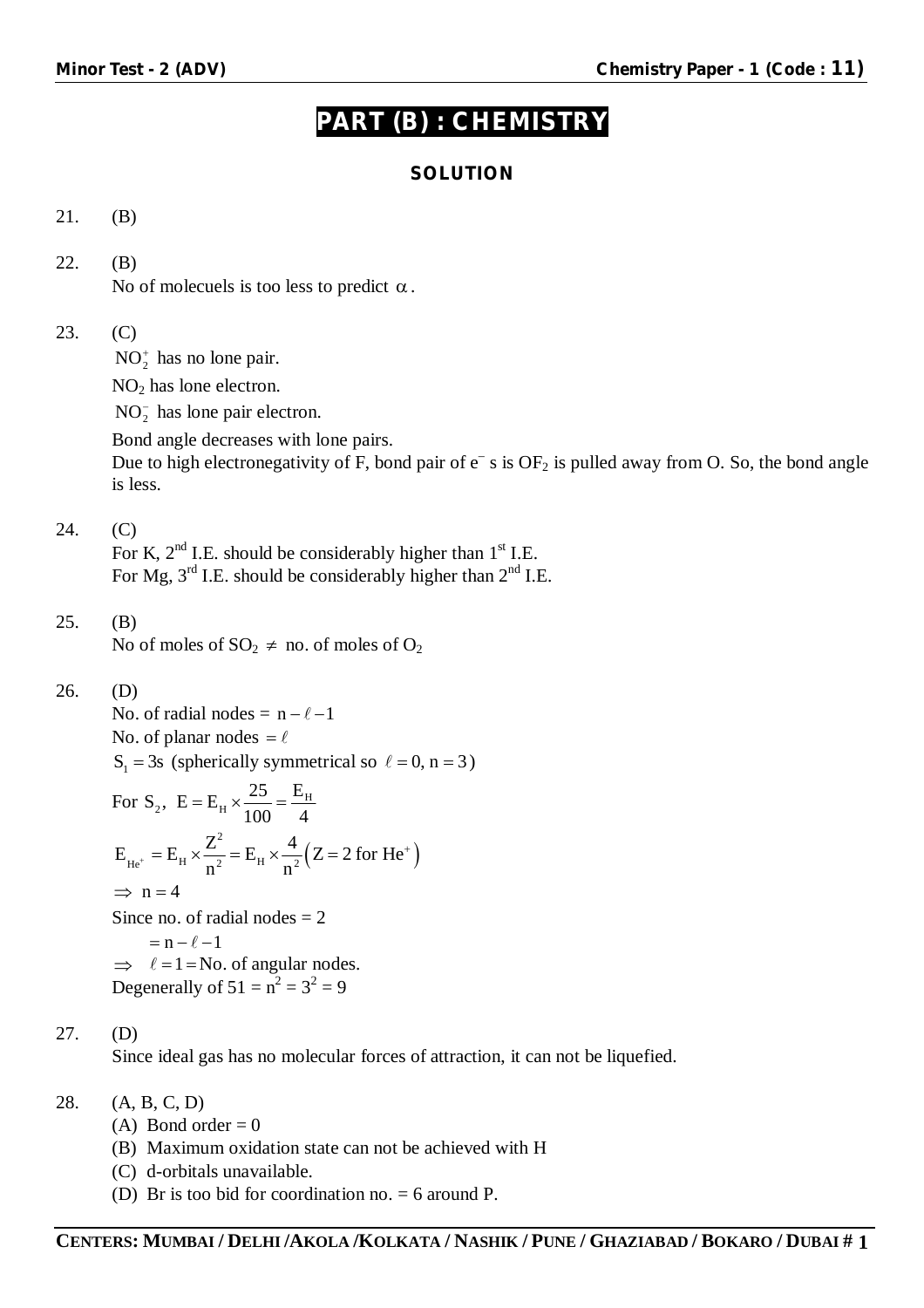## 29. (B) Size of oxygen is too small, so, it repels the incoming electron.

- 30. (A, B, D) Higher Z implies lesser compressibility.
- 31. (A, B, D)
- 32. (A, B, C, D)
	- (A) Check bond order hybridized
	- (B) electronegativity of sp  $\pi$  carbon is highest.
	- (C) heavier isotope lowers zero point energy.
	- (D) Bond length of C==O is smallest.
- 33. (B, D)

At Boyle temperature,

$$
\left\{\frac{\partial (PV)}{\partial P}\right\}_T = 0
$$

34. 
$$
(A, B, D)
$$
  
 $\underbrace{\longleftrightarrow}$   $\sigma 2p$ 

35. (29.80)  
\nLE<sub>1</sub> = 
$$
\frac{13.6 \times Z^2}{n^2}
$$
 eV for Holike (He<sup>+</sup>)  
\nE<sub>2</sub> =  $\frac{13.6 \times 4}{1}$  eV = 54.4 eV  
\nGiven: LE<sub>1</sub> + LE<sub>2</sub> = 79  
\n $\Rightarrow$  54.4 + E<sub>1</sub> = 79  $\Rightarrow$  E<sub>1</sub> = 24.6  
\nE<sub>2</sub> - E<sub>1</sub> = 54.4 - 24.6 = 29.8 eV

36. (8.50) Bond order in  $O_2$ ,  $O_3$ ,  $O_2^7$ ,  $O_2^{2}$ ,  $O_2^+$  are 2, 1.5, 1.5, 1, 2.5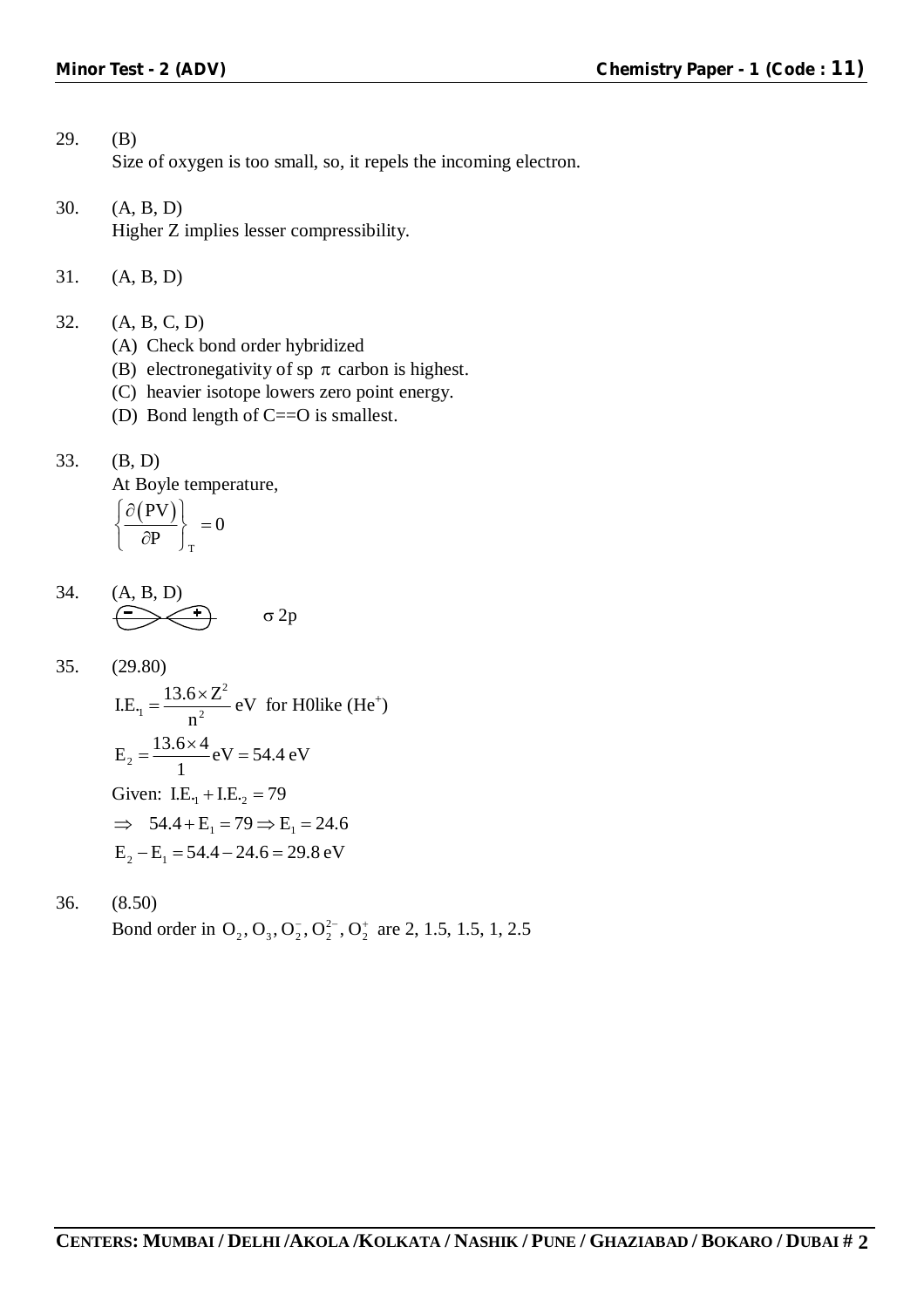## 37. (91.10)

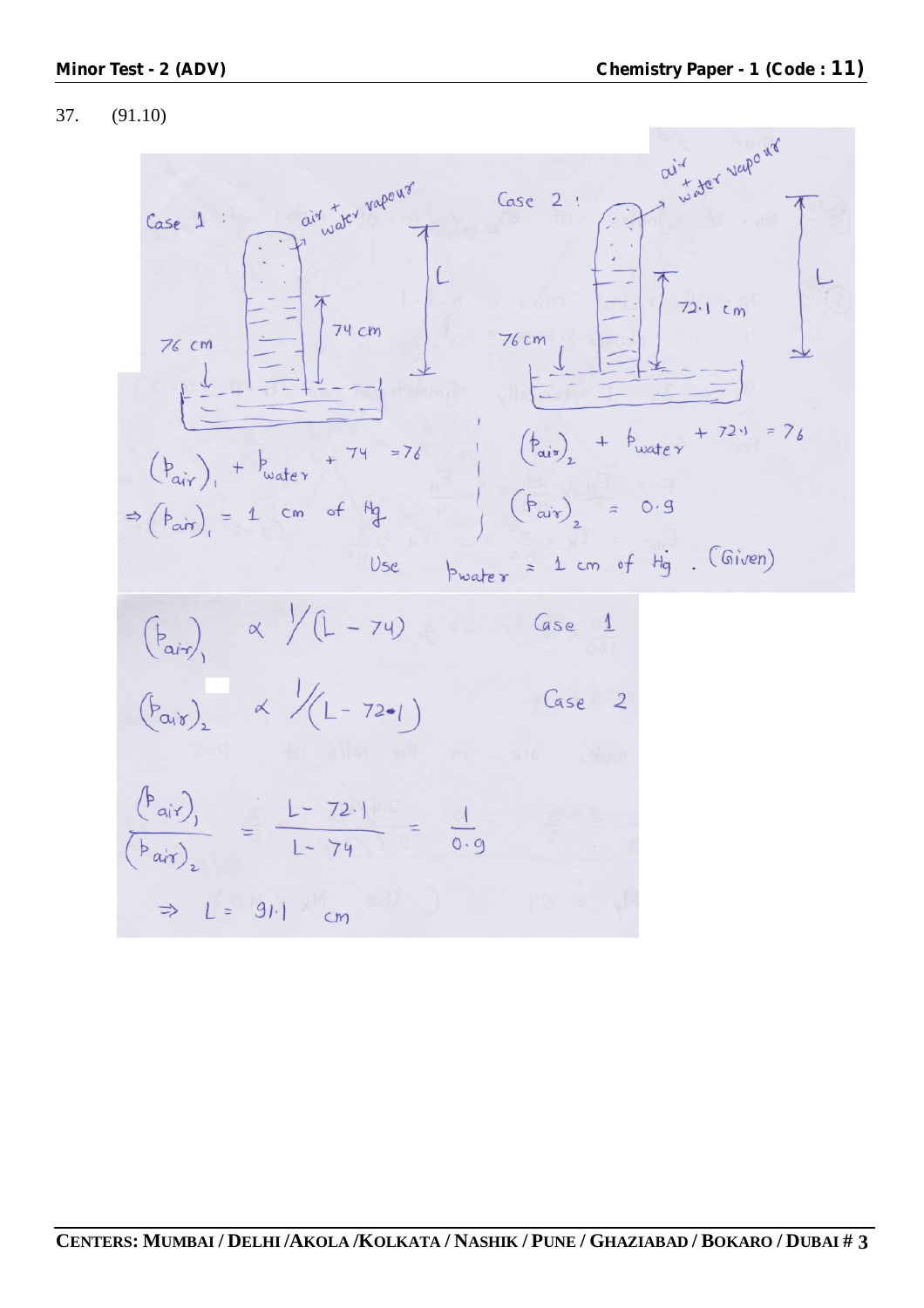

39. (64.00)

 $m_x = \frac{20}{100} \times 12 = 2.4$  g 100  $=\frac{20}{100} \times 12 = 2$  $m_v = 9.6 g$ Their moles are in the rtio of 2 : 5  $X = \frac{2}{\pi} \rightarrow \frac{2.77 \text{ m}}{N}$  $_{Y}$   $\frac{1}{2}$   $\frac{1}{2}$   $\frac{1}{2}$   $\frac{1}{2}$   $\frac{1}{2}$   $\frac{1}{2}$   $\frac{1}{2}$   $\frac{1}{2}$   $\frac{1}{2}$   $\frac{1}{2}$   $\frac{1}{2}$   $\frac{1}{2}$   $\frac{1}{2}$   $\frac{1}{2}$   $\frac{1}{2}$   $\frac{1}{2}$   $\frac{1}{2}$   $\frac{1}{2}$   $\frac{1}{2}$   $\frac{1}{2}$   $\frac{1}{2}$   $\frac{1$  $n_x$  2.4/ $M_x$  2  $n_v$  5 9.6/m<sub>y</sub> 5  $=\frac{2}{7} \Rightarrow \frac{2.111 \text{ mJy}}{2.54} = \frac{2}{7}$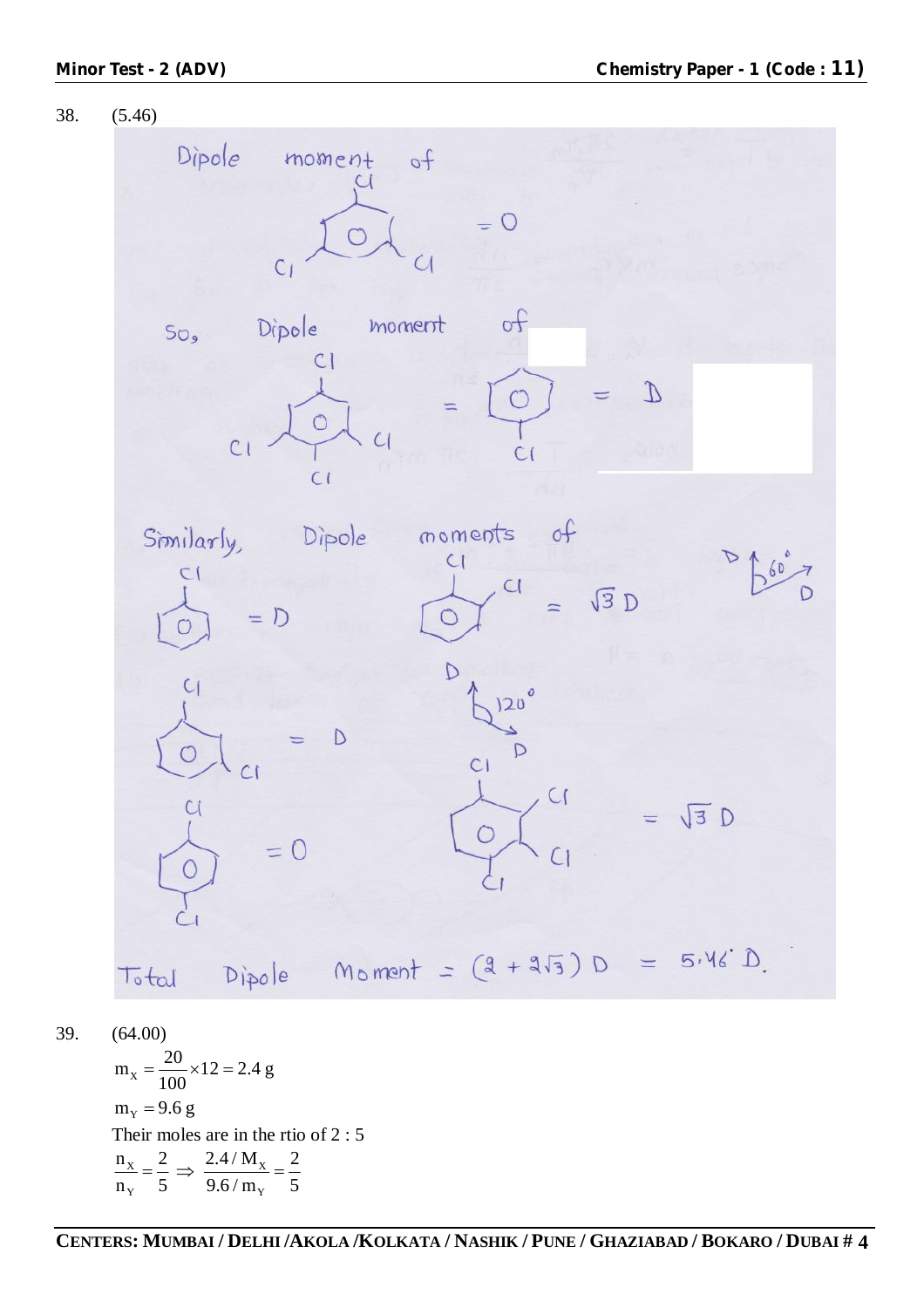$$
\Rightarrow M_{Y} = 64 \qquad \text{(Use } M_{X} = 40 \text{)}
$$
\n40. (4.00)\n
$$
T = \frac{2\pi r_{n}}{V_{n}}
$$
\nSince,  $mV_{r_{n}} = \frac{nh}{2\pi}$ \n
$$
V_{n} = \frac{nh}{2\pi mr_{n}}
$$
\nNow,  $T = \frac{2\pi r_{n}}{nh} \times 2\pi mr_{n}$ \n
$$
= \frac{4\pi^{2} r^{2} m}{nh}
$$
\nSo,  $a = 4$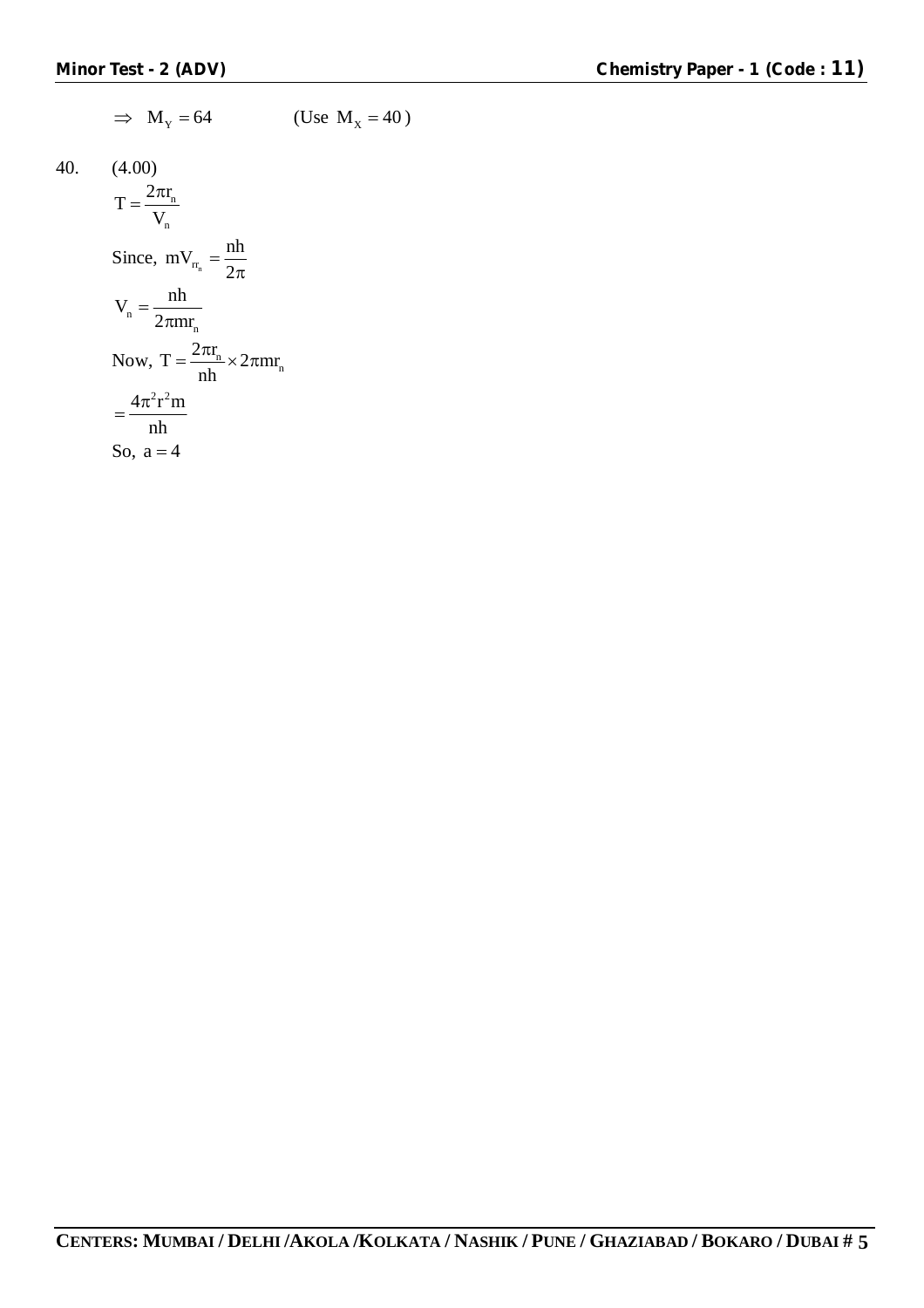# **PART (B) : CHEMISTRY**

## **SOLUTION**

21. (B, D) Let y mL  $C_3H_8$  is present in the mixture.  $C_3H_8 + 5O_2 \rightarrow 3CO_2 + 4H_2O$ Volumes y 5y 3y Volumes  $(72 - y) \frac{3x}{2}(72 - y) (72 - y)x$  $C_x H_{2x} + \frac{3x}{2} O_2 \rightarrow xCO_2 + xH_2O$ 2 2  $+\frac{3\pi}{2}O_2 \rightarrow xCO_2 +$  $(-y) \frac{3\pi}{2}(72-y)$   $(72-y)$ Volume of O<sub>2</sub> = 342 = 5y +  $(72 - y) \frac{3x}{2}$ 2  $=342=5y+(72-y)$ Volume of  $CO_2 = 216 = 3y + (72 - y)x$ Solving for  $x \& y$ ,  $x = 3$  $y = 36$ (B) Volume of  $C_3H_8 = 36$  mL  $C_3H_6 = 36$  mL (D) Molecular mass of mixture before mixing  $(X = \text{mole fraction})$  $= M_1 X_1 + M_2 X_2$  $44 \times \frac{1}{2} + 42 \times \frac{1}{2} = 43$ 2 2  $=44 \times \frac{1}{2} + 42 \times \frac{1}{2} = 4$ 22. (C, D)

$$
KE = \frac{3}{2}RT \times n
$$

- (C) both 1 mole
- (D) Both 2 mole

## 23. (A, B)

Everything else same, bond angle decreases with decrease in electronegativity

# 24. (B, D)

 $PH_3$  and  $SF_4$  are pyramidal and see-saw shaped respectively and are not planar.

- 25. (B, C, D)
	- (B) size decreases with increases in oxidation state
	- (C) size decreases with increase in atomic no. for isoelectronic species.
	- (D) Anion is larger than cation
- 26. (C, D)

 $HIO_{4} + 2H_{2}O \rightarrow H_{5}IO_{6}$ 

Since only 9 g weight has increased, only 0.5 moles of  $H_2O$  has been absorbed.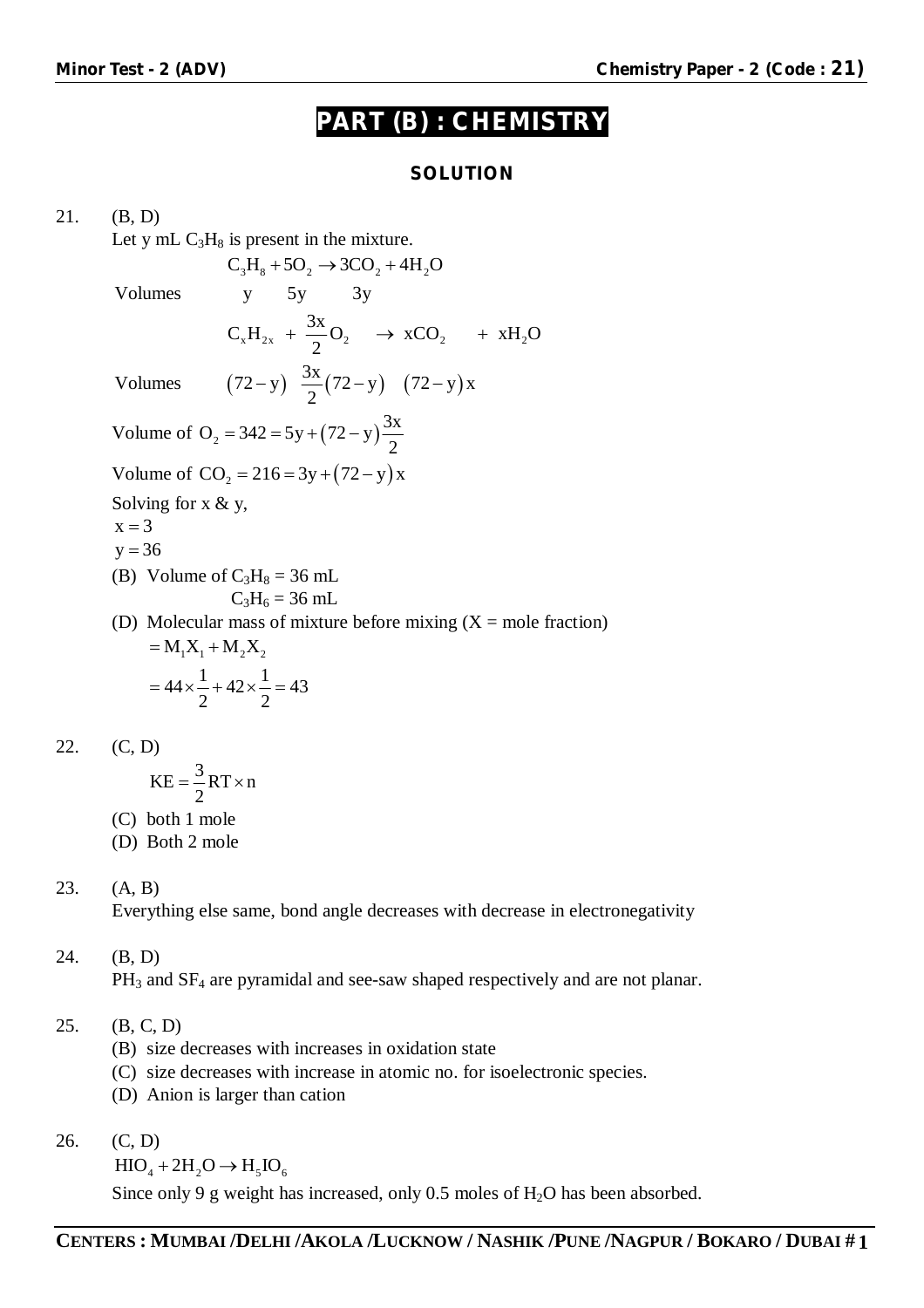Hence, only 0.25 moles of HIO<sub>4</sub> has been converted to 0.25 moles of  $H_5SP_6$ .

(C) Only half of HIO<sub>4</sub> (initial moles = 0.5) has converted to  $H<sub>5</sub>IO<sub>6</sub>$ .

(D) % HIO<sub>4</sub> (by mass) = 
$$
\frac{48}{105} \times 100 = 45.7\% \neq 50\%
$$

- 27. (B, C) H bonding is formed between H & F, H & O, H & N
- 28. (A, C, D)
	- (B) Correct order is  $CH_3Cl > CH_3F > CH_3Br > CH_3I$

# 29. (D)

According to Graham's law of Diffusion& Effusion,

$$
\frac{r_2}{r_1} = \sqrt{\frac{M_1}{M_2} \times \frac{P_2}{P_1}}
$$
  
\n
$$
r_{He} = \frac{\Delta P}{t} = \frac{250}{25} = 10 \text{ torr/min}
$$
  
\n
$$
\frac{r_x}{r_{He}} = \sqrt{\frac{M_{He}}{M_x} \times \frac{P_x}{P_{He}}}
$$
  
\n
$$
\frac{r_{D_2}}{r_{He}} = \frac{P_{D_2}}{P_{He}} = \frac{2000}{1000} = 2 \qquad \left(\because \frac{P_{F_2}}{P_x} = \frac{2}{1} \& P_{D_2} + P_r = 3000\right)
$$
  
\n
$$
\Rightarrow r_{D_2} = 2 \times 10 \text{ torr/min.}
$$
  
\n
$$
\Rightarrow \frac{\Delta P}{50} = 20 \Rightarrow \Delta P = 1000 \text{ for } D_2
$$
  
\nAfter 50 min,  
\n
$$
P_{D_2} = \text{Initial partial pressure} - \Delta P
$$
  
\n
$$
= 2000 - 1000 = 1000 \text{ torr}
$$
  
\nSince, residual mixture contains  $D_2 \& X$  in the ratio of 10 : 9  
\nThe pressure of X after 50 min =  $\frac{9}{10} \times 1000 = 900 \text{ torr}$ 

$$
30. (A)
$$

$$
\frac{r_{X}}{r_{He}} = \sqrt{\frac{M_{He}}{M_{X}}} \times \frac{P_{X}}{P_{He}}
$$
  
\n
$$
\Rightarrow m_{X} = 100
$$
  
\nAlso, KE/mole = 8000 J/mole =  $\frac{3}{2}$  RT  
\n
$$
u_{rms} = \sqrt{\frac{3RT}{M}}
$$
 using above values,  
\n= 400 m/s

31. (C)  $A = XeF_4$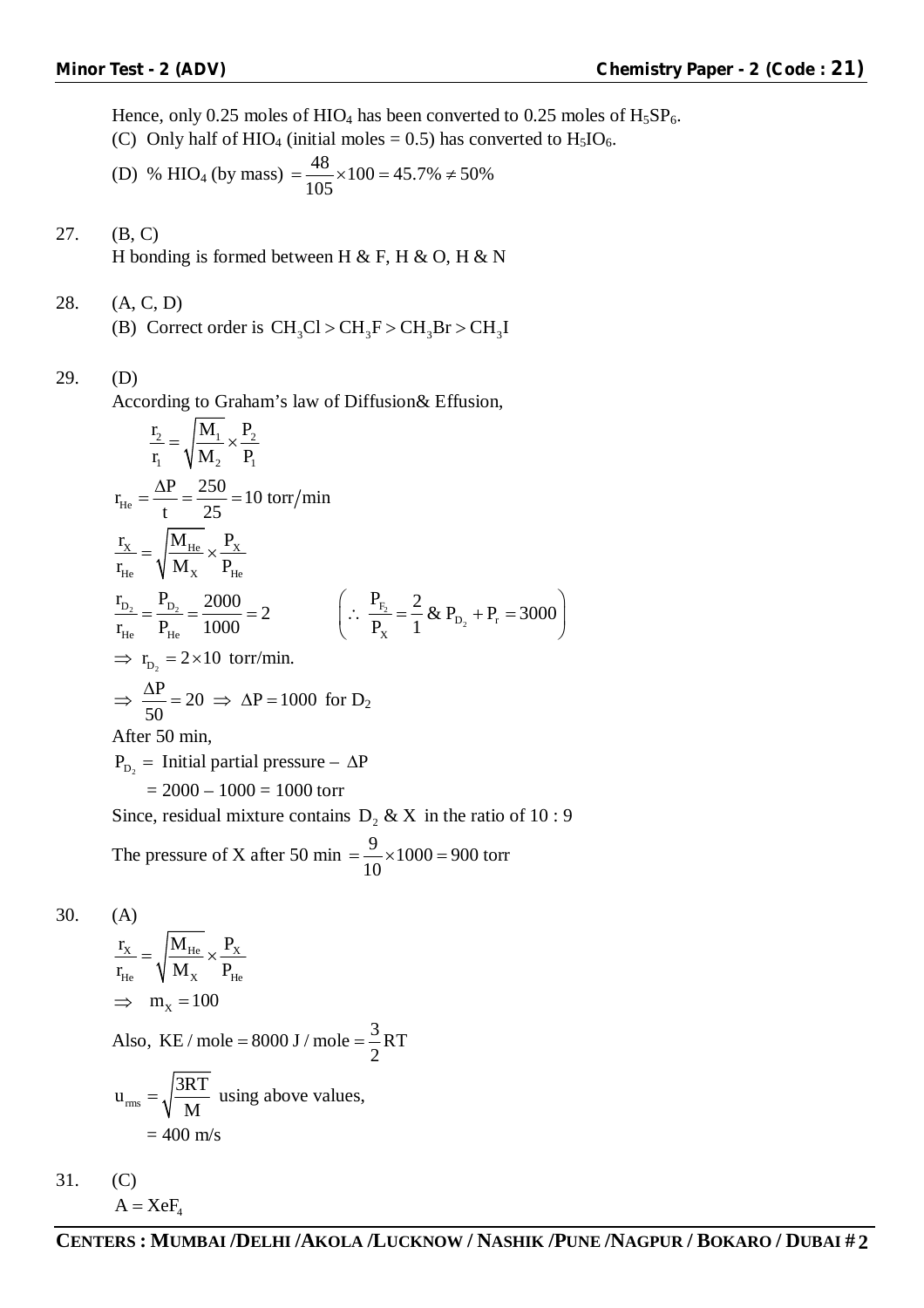$B = NF_3$  $C = SO<sub>3</sub>$  $D = NH_3$ (C) NCl<sub>3</sub> is  $sp^3$  hybridised but it's bond angle is larger duel to larger size of Cl.

32. (B)

 $XeF_4$  = square planar  $NF<sub>3</sub>$  = planar triangular

33. (D)

According to the equations,

$$
\frac{n_{HNO_3}}{n_{NH_3} = \frac{2}{3}}
$$
  
\n
$$
\Rightarrow \quad \text{nINH}_3 = \frac{3}{2} \times n_{HNO_3} = \frac{3}{2} \times \frac{1575}{63}
$$
  
\n
$$
\Rightarrow \quad \frac{V}{22.4} = \frac{3}{2} \times \frac{1575}{63} \Rightarrow V = 840 \text{ L}
$$

$$
34. (A)
$$

$$
\frac{n_{HNO_3}}{n_{NH_3}} = \frac{2}{3} \times 0.8 \times 0.6 \times 0.5
$$
  

$$
\Rightarrow \frac{V}{22.4} = \frac{3}{2} \times \frac{1575/63}{0.8 \times 0.6 \times 0.5} = 3500L
$$

35. (5.00)

36. (8.00)

37. 
$$
(5.00)
$$
  
At high P,  
 $P(V - b) = RT$ 

On rearranging,

$$
Z = \frac{PV}{RT} = 1 + \frac{Pb}{RT}
$$

So, Z vs P will be a straight line with slope  $=\frac{b}{\sqrt{2}}$ RT  $=$ 

$$
\Rightarrow \frac{b}{RT} = \frac{\pi}{492}
$$
  
Replace  $b = \frac{4}{3} \times \pi r^3 \times N_A \times 4$   
On solving,  
 $2r = 5\text{\AA}$